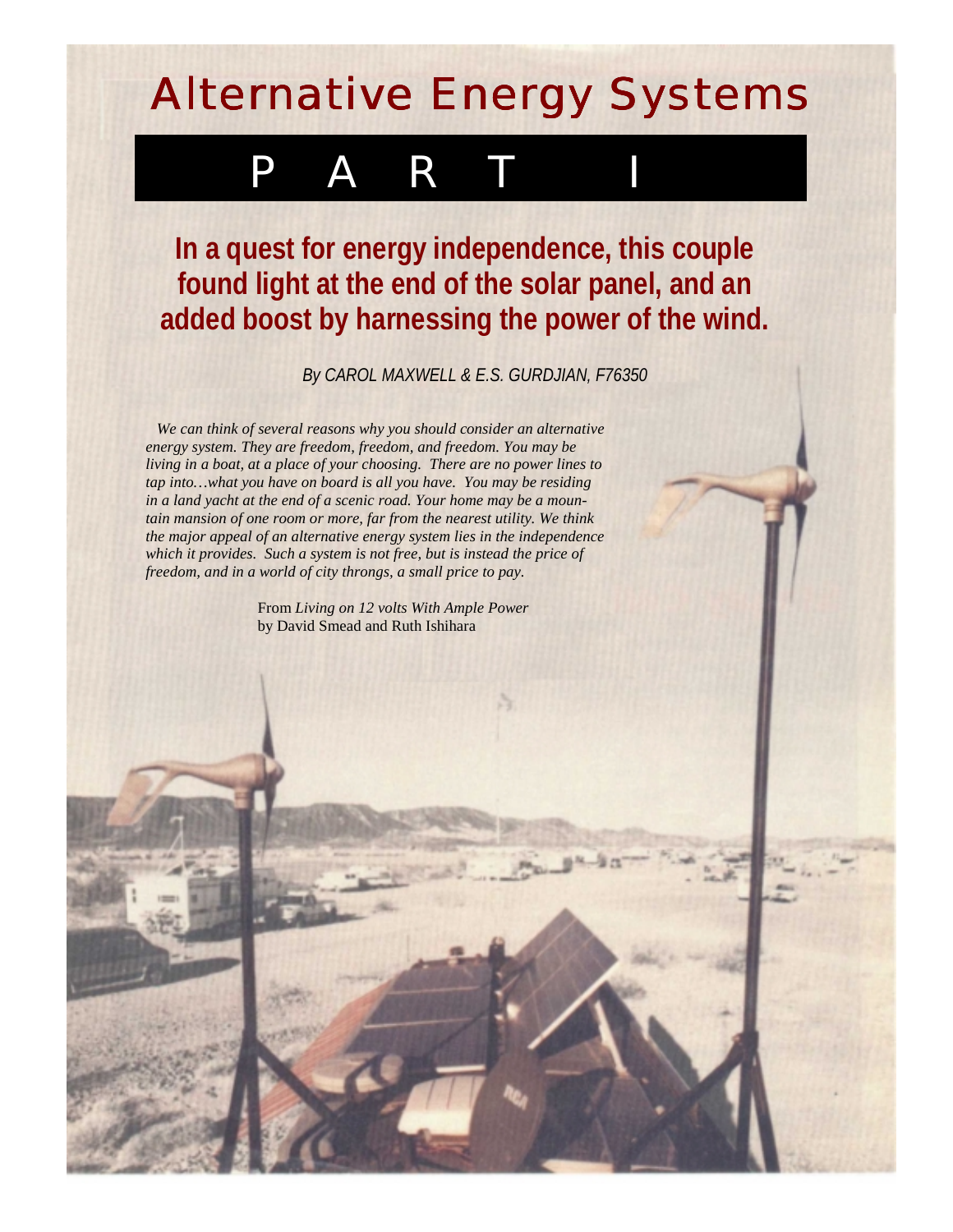*This article is Part I of a three-part series about alternative energy systems. Part II, which describes solar panel structure, will appear in next month's issue. Part III, which focuses on wind power, will appear in the January 1998 issue.*

s we read the passage at left, the reasons for our lifestyle choices during the past 20 s we read the passage at left,<br>the reasons for our lifestyle<br>choices during the past 20<br>years suddenly became crystal clear. We had never arranged the words so effectively, but subconsciously we had been trying to achieve the same goal that Mr. Smead and Ms. Ishihara were promoting—energy independence.

This article series contains detailed information about a high-output alternative energy system. We realize that some RVers may never be interested in being energy independent, and others may not require as much power. The information presented here is intended primarily for people with fully optioned coaches, or for those

time to tinker with Corvettes. Once a year, for three or four weeks, we would pack up our 1960 Corvette (as much as a Corvette can be packed) and head west. We would visit places with awesome vistas and feel the wind in our faces. We returned home refreshed and rejuvenated.

Unfortunately, it did not take much time for the awesome vistas to become faint memories. Each successive cross-country trip in the Corvette brought more hotel stays and more mystery meals in unknown restaurants. The glitter of the trips began to tarnish, and the Corvette became confining. We were moving in and out of rooms with our meager baggage, following countless other travelers before us. Somehow, this was not the tonic we were seeking.

During our last Corvette trip in 1983, we noticed something that had been there all the time — RVs. How could we have missed them? We had been blinded by our routine and had not even recognized that we had always been sharing the highways with



The authors installed wind turbines and solar collectors on their coach's roof to provide them with the power they need to live without hookups (opposite, above).

working on a bus conversion who want to be energy independent and still be able to use all of their optional equipment for comfort and convenience while dry camping. We hope our experiences are helpful.

**The discovery**. In the late 1970s, Ed was practicing neurosurgery and Carol was teaching obstetrical anesthesia in Detroit, Michigan. We were constantly busy, but Ed still found these vehicles. September 1983 marked the beginning of our RV lifestyle change.

We started out in a 29-foot entrylevel Class A motorhome. We still traveled only three or four weeks each year; weekend excursions were limited because of professional responsibilities. In an effort to "get away," we gravitated toward the back roads and more rustic public campgrounds.

In 1986 we moved up to a 34-foot Holiday Rambler Imperial. We still wanted to stay on the back roads, but the added options and increased electrical demands of the larger coach had us frequently wanting facilities with full hookups. Our road to freedom began with some major modifications to this coach. These included exchanging the coach's original 27 gallon gray water holding tank for a new 40-gallon tank. We also installed an additional 40-gallon gasoline tank behind the original 80-gallon tank. Another addition was a self-contained water treatment system that consistently provided safe and good-tasting drinking water from any potable water source. The modifications to our water treatment system added to the versatility of the coach when traveling or camping.

We also began to upgrade our electrical system. We started by installing an early version of the Intellitec AC Power Management System and adding an extra "house" battery to help power the inverter in the Holiday Rambler. After moving to our current coach, a Prevost conversion, we continued to modify the electrical system (see "Enhancing 12-Volt Charging System Performance," Family Motor Coaching, December 1994, page 166).

**Enter the solar system**. In July 1989, Carol was fulfilling a threemonth contract in Fontana, California. We were staying at an RV park in San Bernardino that had metered electric. Because the park was paying commercial rates for electricity, park residents were charged commercial rates. Even with California diesel fuel prices, running the generator to power the air conditioners was less expensive than using metered electricity. This was when we seriously began to investigate solar electric power.

We purchased eight Siemens M55 (now called SM55) solar modules, rated at 3 amps and 53 watts each, and a 30-amp controller. The solar modules, or panels, generate DC electricity directly from sunlight. The more sunlight they receive, the more electricity they produce. *continued*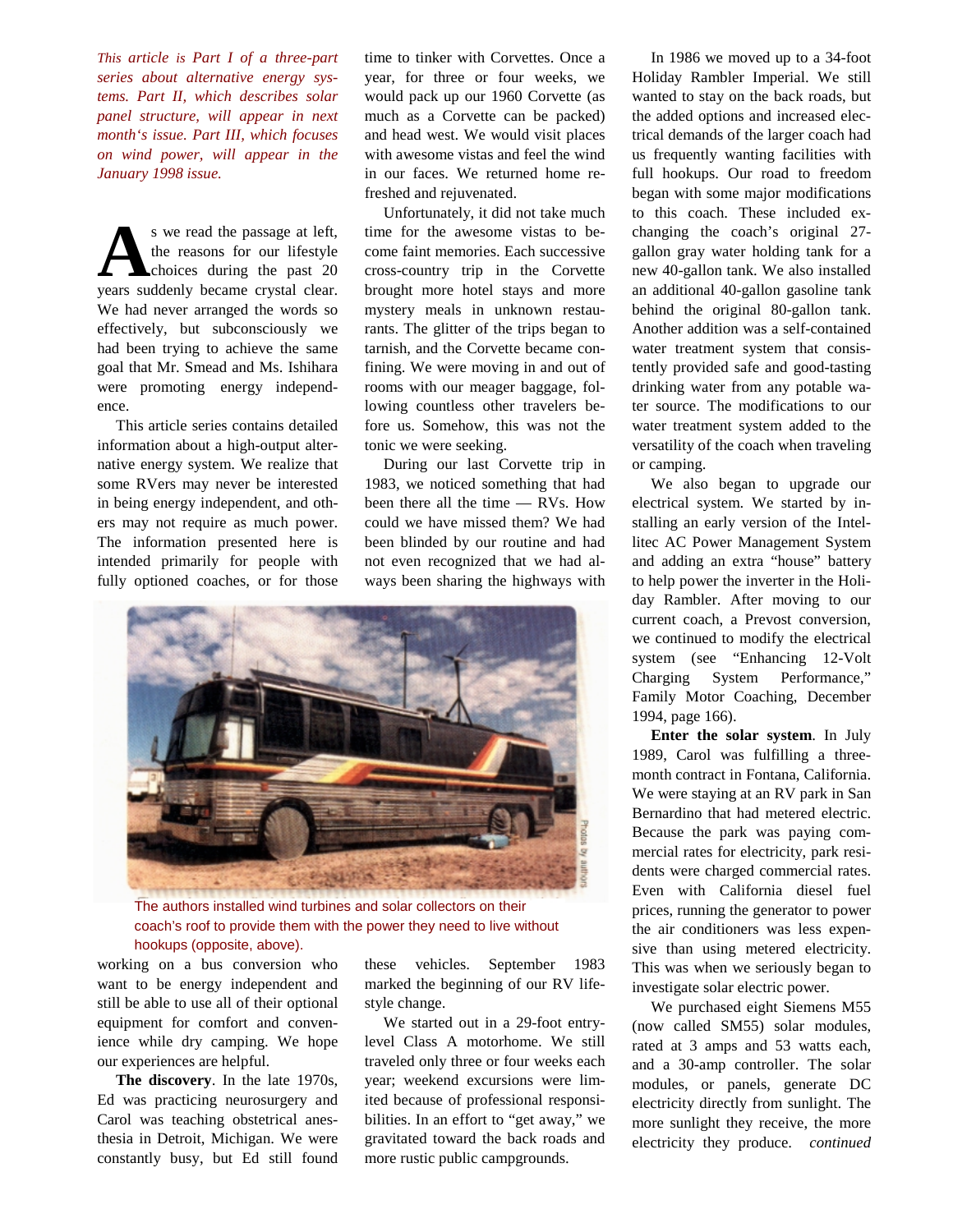## **Table I Solar, Wind Turbine, And AC Generator Output Statistics**

|       |                 | Daily Solar Amp-Hours |         | AC Gen Hours |         | <b>Total Amp-hours</b> |       |
|-------|-----------------|-----------------------|---------|--------------|---------|------------------------|-------|
| Days  | Date            | Range                 | Average | Total        | Avg/Day | Wind                   | Solar |
| 13    | 12/19-12/31/96  | 90-320                | 242     | 54           | 4.2     | 215                    | 3.140 |
| $11*$ | $1/1 - 1/15/97$ | 90-320                | 216     | 28.7         | 2.6     | 650                    | 2,380 |
| 16    | 1/16-1/31/97    | 200-340               | 290     | 30.6         | 1.9     | 663                    | 4.650 |
| 15    | $2/1 - 2/15/97$ | 250-360               | 319     | 21.8         | 1.45    | 407                    | 4.690 |
| 13    | 2/16-2/28/97    | 100-380               | 338     | 19.2         | 1.47    | 6.44                   | 3.720 |

\*Grid electricity was used for four days.

From December 19 through February 28, we experienced six days when wind speed were less than 10 mph and eight days when wind speed exceeded 40 mph. The data indicates that one wind generator produces amp-hours equivalent to 1 % Siemens M55 solar panels. The cost per amp-hour is approximately the same.

|                                            | <b>Table II</b>                        | <b>Table III</b>                      |                                                                                                |  |  |  |
|--------------------------------------------|----------------------------------------|---------------------------------------|------------------------------------------------------------------------------------------------|--|--|--|
|                                            | <b>Daily DC Loads in Amps</b>          | <b>Daily DC Phantom Loads in Amps</b> |                                                                                                |  |  |  |
|                                            | (all at resting power, except icemaker |                                       |                                                                                                |  |  |  |
| Ice maker                                  | 17.0                                   | Digital thermometer                   | .280                                                                                           |  |  |  |
| Inverter (electronics)                     | 11.0                                   | Digital clock                         | .280                                                                                           |  |  |  |
| Inverter (kitchen & bath)                  | 2.6                                    | AM/FM radio                           | .125                                                                                           |  |  |  |
| DC loads                                   | 8.4                                    | AM/FM radio                           | .125                                                                                           |  |  |  |
|                                            |                                        |                                       | .125                                                                                           |  |  |  |
| <b>Total</b>                               | 39.0                                   | Driving computer #1                   |                                                                                                |  |  |  |
|                                            |                                        | Driving computer #2                   | .125                                                                                           |  |  |  |
|                                            |                                        | Tank monitor panel                    | .125                                                                                           |  |  |  |
| Inverter loads for electronics in amps:    |                                        | Weather station                       | .125                                                                                           |  |  |  |
|                                            |                                        | Propane detector                      | .162                                                                                           |  |  |  |
| <b>VCR</b>                                 | 1.1                                    | Burglar alarm                         | .250                                                                                           |  |  |  |
| <b>AM/FM Stereo</b>                        | 0.1                                    | <b>EMON II</b>                        | .125                                                                                           |  |  |  |
| Line amplifiers (3)<br>1.0 (3.6 W each)    |                                        | Battery monitor #1                    | .070                                                                                           |  |  |  |
| Satellite positioners                      | 0                                      | Battery monitor #2                    | .070                                                                                           |  |  |  |
| DSS video amplifies                        | 2.1                                    | Battery monitor #3                    | .070                                                                                           |  |  |  |
| C-Band video amplifier<br>3.5              |                                        | Battery monitor #4                    | .050-.150 (.028 sleep mode)                                                                    |  |  |  |
| Amplified video selector<br>$0.1$ (6W)     |                                        |                                       |                                                                                                |  |  |  |
| <b>Subtotal</b>                            | 7.9                                    | Refrigerator                          | .500                                                                                           |  |  |  |
|                                            |                                        | Electrolyte monitor                   | .125                                                                                           |  |  |  |
| <b>TV</b>                                  | 0.9                                    | *R/O pump                             | 2.2                                                                                            |  |  |  |
| Drill charger                              | 0.5                                    | Other DC loads:                       |                                                                                                |  |  |  |
| Computer                                   | 0.8                                    | Freezer                               | 3.0                                                                                            |  |  |  |
| Inverter/misc.                             | 0.9                                    | CO monitor                            | $\cdot$ 3                                                                                      |  |  |  |
| <b>Subtotal</b>                            | 3.1                                    | Tank moni-                            | $\cdot$ 1                                                                                      |  |  |  |
|                                            |                                        | tor                                   |                                                                                                |  |  |  |
| <b>Total</b>                               | 11.0                                   | <b>Total</b>                          | 8.33-8.43                                                                                      |  |  |  |
| Inverter loads for kitchen & bath in amps: |                                        | **Primary water pump                  | 8.3                                                                                            |  |  |  |
| Microwave/convection oven                  | $.5\,$                                 |                                       |                                                                                                |  |  |  |
| Razor charger                              | $\cdot$ 1                              |                                       |                                                                                                |  |  |  |
| Toothbrush charger                         | $\cdot$ 1                              |                                       | *pump amps vary with pressure. R/O pump cycles repeat-                                         |  |  |  |
|                                            |                                        | edly until reservoir tank is full     |                                                                                                |  |  |  |
| Inverter                                   | 1.9                                    |                                       | **Primary water pump on by demand only, so it is not In-<br>cluded in resting amp calculation. |  |  |  |
| <b>Total</b>                               | 2.6                                    |                                       |                                                                                                |  |  |  |
|                                            |                                        |                                       |                                                                                                |  |  |  |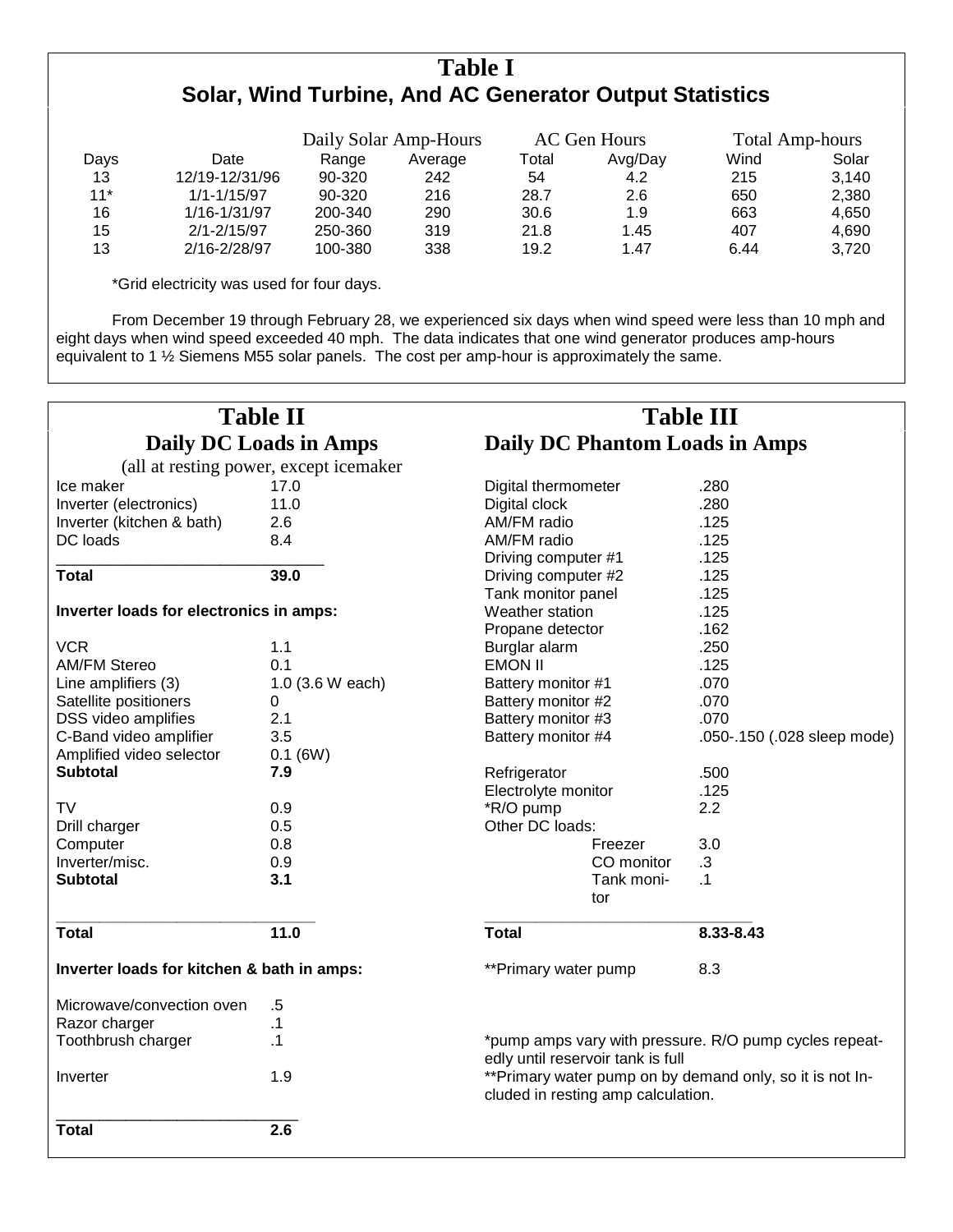The number of solar modules used depends on power needs and available sunlight. The controller, or charge regulator, is the link between the modules, the coach battery, and the equipment being powered. The controller protects the battery from overcharge or excessive discharge. We attached the modules to the coach's roof with 2-inch aluminum rightangle brackets purchased at a local building supply store.

Despite all of the information and advice we received from various solar power system dealers, we soon realized that the system we had installed lacked the capacity to meet our power requirements. Aside from powering the air conditioners, we still needed grid electricity during the evening hours to keep our batteries fully charged while maintaining the same lifestyle.

We continued to ask questions about solar power. Most solar salespersons could not believe our 24-amp capacity was not adequate. In June 1991 we added four more panels for a total capacity of 36 amps. This array performed reasonably well on long summer days in ideal weather. However, during shorter winter days, the system still could not supply the batteries with enough energy for our normal use.

**Solutions.** By accident, we learned about monitoring accurate amp-hour consumption and found a solution to our energy "crisis." Whenever we drove extensively, battery water consumption was excessive. We concluded that the alternator was overcharging the batteries. When we contacted David Smead of Ample Power, he suggested we use his NEXT Step Regulator to control our alternator, and that we also evaluate the EMON II (energy monitor). These devices, which enable temperature compensated three-stage charging by the alternator and the inverter/charger, eliminated most of our charging problems. The EMON II also completely monitors the electrical system. Hence, for the first time, we were able to determine our actual amp-hour consumption. It became quite apparent why our solar panel system was not performing as expected. We were using more amp-hours each day than we had calculated and more than our solar panels could supply. For our coach, buying 24 amps of solar capacity had been a waste of money, and 36 amps was only marginal.

In April 1994, we installed eight more panels for a total capacity of 60 amps. Since the controller was rated for only 30 amps, we installed the Solar Charger Interface for the EMON II, which could use a 70-amp relay. The solar panels were installed in a flat array that nearly covered the front half of the roof. The 2-inch airspace between the panels and the roof not only provided ventilation for the panels, but also furnished additional insulation for the coach interior. The solar panels performed very well that summer. We believed we had adequate capacity to maintain our batteries and that our installation was complete. We were almost correct.

We had heard about the Long Term Visitor Areas (LTVAs) on Bureau of Land Management land in Arizona and California, so we made plans to spend the winter of 1994-95 dry camping at these public sites. We started at Quartzsite, Arizona, and then moved to the Imperial Dam area near the Yuma Proving Grounds. There was plenty of sunshine, but to our surprise, we were never able to achieve our 60-amp rated output. We needed to run the diesel generator for two to six hours per day. Still, we were closer to our goal of freedom with comfort and convenience than ever before, and we were learning a great deal about dry camping.

The following winter, we returned to the imperial Dam. This time we modified the mounting brackets so that half of the solar array was tilted upward. We parked the coach facing west, so the panels faced south. The tilted half was almost perpendicular to the winter sun, and the curved slope of the roof enhanced the angle of the non-tilted half. It was not practical to tilt both sides, because one would shadow the other, which would decrease performance more than leaving one side flat.

We also recognized that our wire size was insufficient. We had used 6 gauge wire throughout the installation. We left the individual panels with the 6-gauge but increased the down feed wires to 2-gauge. With these modifications, our maximum output immediately increased from 45 to 55-plus amps, and later in the season to a full 60 amps. In addition, we added two 12-volt-DC wind turbines, each with a potential output of 30 amps. Table I shows solar, wind turbine, and AC generator output statistics. (Technical information and installation details regarding wind turbines will be discussed in a subsequent article about wind power.)

**Allocating amps**. To use our resources efficiently, we had to assess our power needs. Without any apparent activity, our base amperage draw was more than 35 amps. The first step was to determine where these 35 amps were being used. Our amp loads are shown in tables II and III.

One inverter powers AC kitchen appliances. The microwave convection oven LED display draws .5 amps, which accounts for 12 amp-hours per day. The U-Line icemaker draws 17 amps. Since it has a 50 percent cycle time, the icemaker accounts for another 204 amp-hours. This raises the daily total to 216 amp-hours for an apparently idle kitchen!

The second inverter supplies electronic equipment that requires 11 amps at rest for LED displays and memory features. DC loads account for another 7 amps. This 18-amp draw translates to 432 amp-hours over a 24-hour period. This means our total passive consumption each day is 648 amp-hours  $(432 + 216)$ . These figures do not include any other active use. Turning on lights and using kitchen appliances, including the water pump or any other electrical device, increases the amp-hour consumption, which could nearly deplete our battery bank capacity of 880 amp-hours.

Clearly, the amp-hour consumption in a fully optioned Class A coach or bus conversion can be much higher